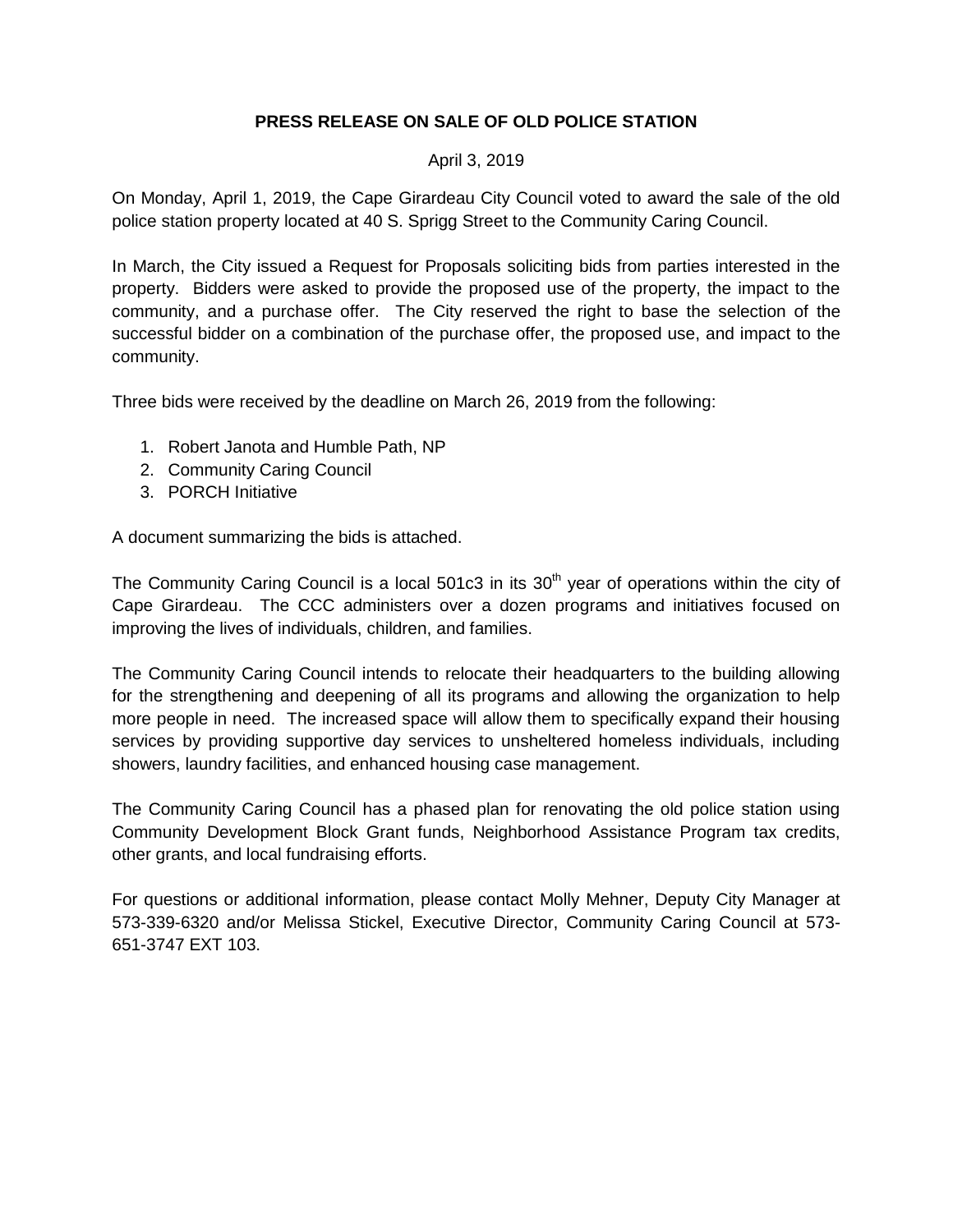## **Sale of Former Police Station at 40 S. Sprigg April 1, 2019**

| <b>Purchaser</b>                          | <b>Offer</b> | <b>Proposed Use</b>                                                                                                                                                                                                                                                                                                                                                                                                                                                                                                                                                                                                                                                                                                                                                                                                                                                                                                                                                                                                                                                                                                                           | <b>Contingencies</b>                                                                                         |
|-------------------------------------------|--------------|-----------------------------------------------------------------------------------------------------------------------------------------------------------------------------------------------------------------------------------------------------------------------------------------------------------------------------------------------------------------------------------------------------------------------------------------------------------------------------------------------------------------------------------------------------------------------------------------------------------------------------------------------------------------------------------------------------------------------------------------------------------------------------------------------------------------------------------------------------------------------------------------------------------------------------------------------------------------------------------------------------------------------------------------------------------------------------------------------------------------------------------------------|--------------------------------------------------------------------------------------------------------------|
| Robert Janota,<br>Humble Path, NP         | \$189,000    | Humble Path is a certified 501C3 organization established to support<br>other 501C3s as determined by Board of Directors. They hope to utilize<br>the property as conduit to bring other organizations together to have a<br>larger more meaningful impact in south portion of Cape. This would<br>provide services at one central location for people in need.<br>Organizations included:<br>1. Humble Path - job training and placement<br>2. Gibson Recovery Center - transitional housing, outpatient care,<br>and counseling services<br>3. St. Mary's Cathedral Food Bank - access to food for low-income<br>households<br>4. Catholic Charities of Missouri – job training and support services<br>for Veteran families, homeless prevention services, disaster<br>recovery, pregnant women/babies & other services<br>5. Soulful Harvest Ministries - substance abuse counseling, elderly<br>outreach, community service projects<br>6. Salvation Army - homeless assistance and storage<br>Will create 8-10 full time positions.<br>Impact:<br>Good paying jobs<br><b>Job Training Opportunities</b><br>Services for local community | 1. Phase 1 and/or<br>Phase 2<br>Environmental<br>Assessment<br>2. Copy of alto<br>survey provided<br>by City |
| <b>Community</b><br><b>Caring Council</b> | \$100,000    | Proposed use is for relocation of headquarters for CCC operations.<br>Increased space will allow expansion of housing services, supportive<br>day services to unsheltered homeless including showers, laundry<br>facilities, and enhanced housing case management. Providing services<br>to 10,000-12,000 individuals each year.                                                                                                                                                                                                                                                                                                                                                                                                                                                                                                                                                                                                                                                                                                                                                                                                              | 1. CDBG Funding<br>2. Tax credits<br>3. Other grants<br>4. Fundraising<br>efforts                            |